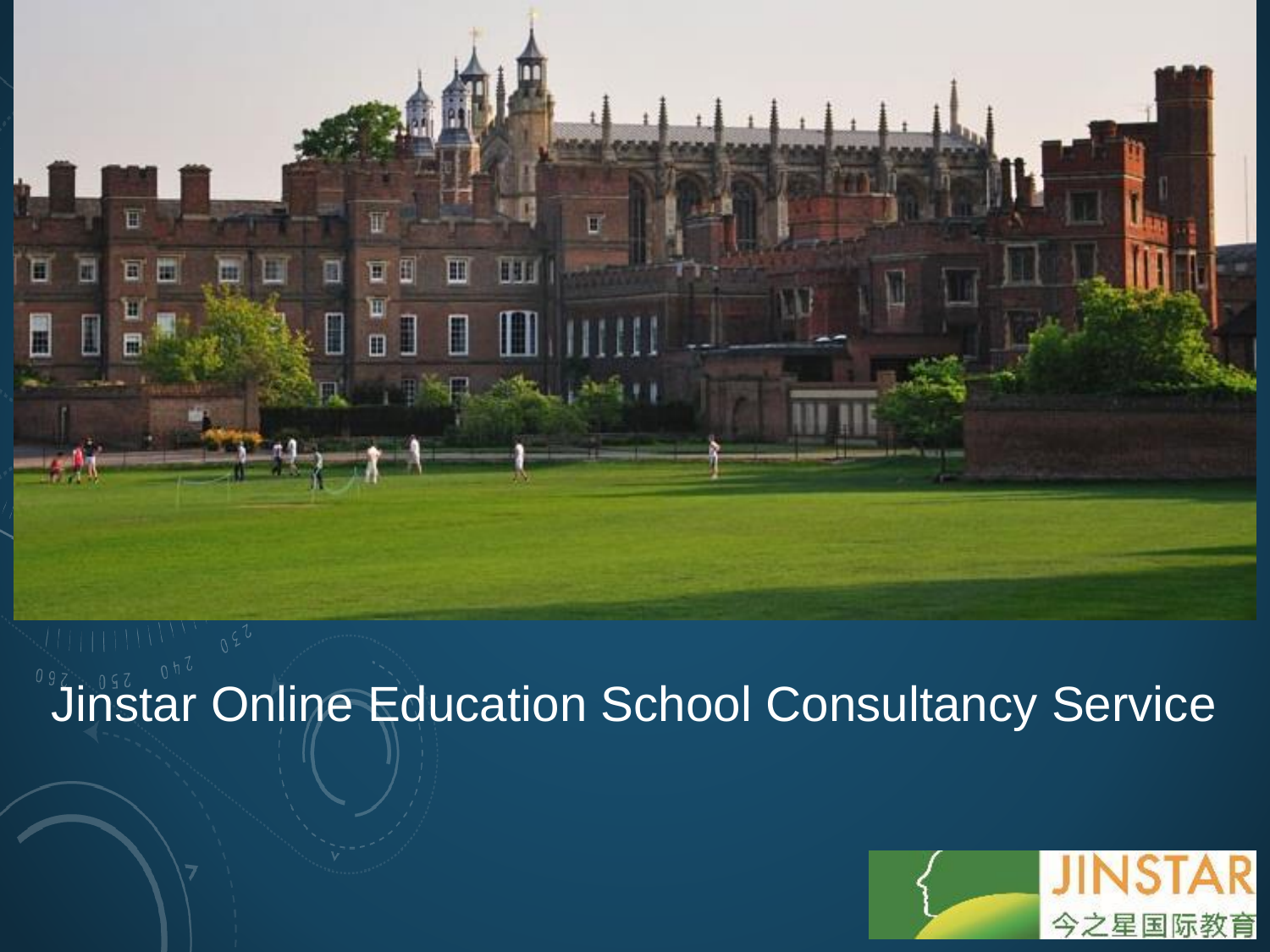### **What makes our service unique?**

- Expertise of our team in all aspects of UK independent education
- Bespoke and specialist advice catering to client's requirements
- Close relationships with leading independent schools built over many years
- No conflicts of interest. We work in our client's best interests only
- Provide support and guidance throughout whole application process
- Tailor made tutoring package
- Parent support Internationally and in the United Kingdom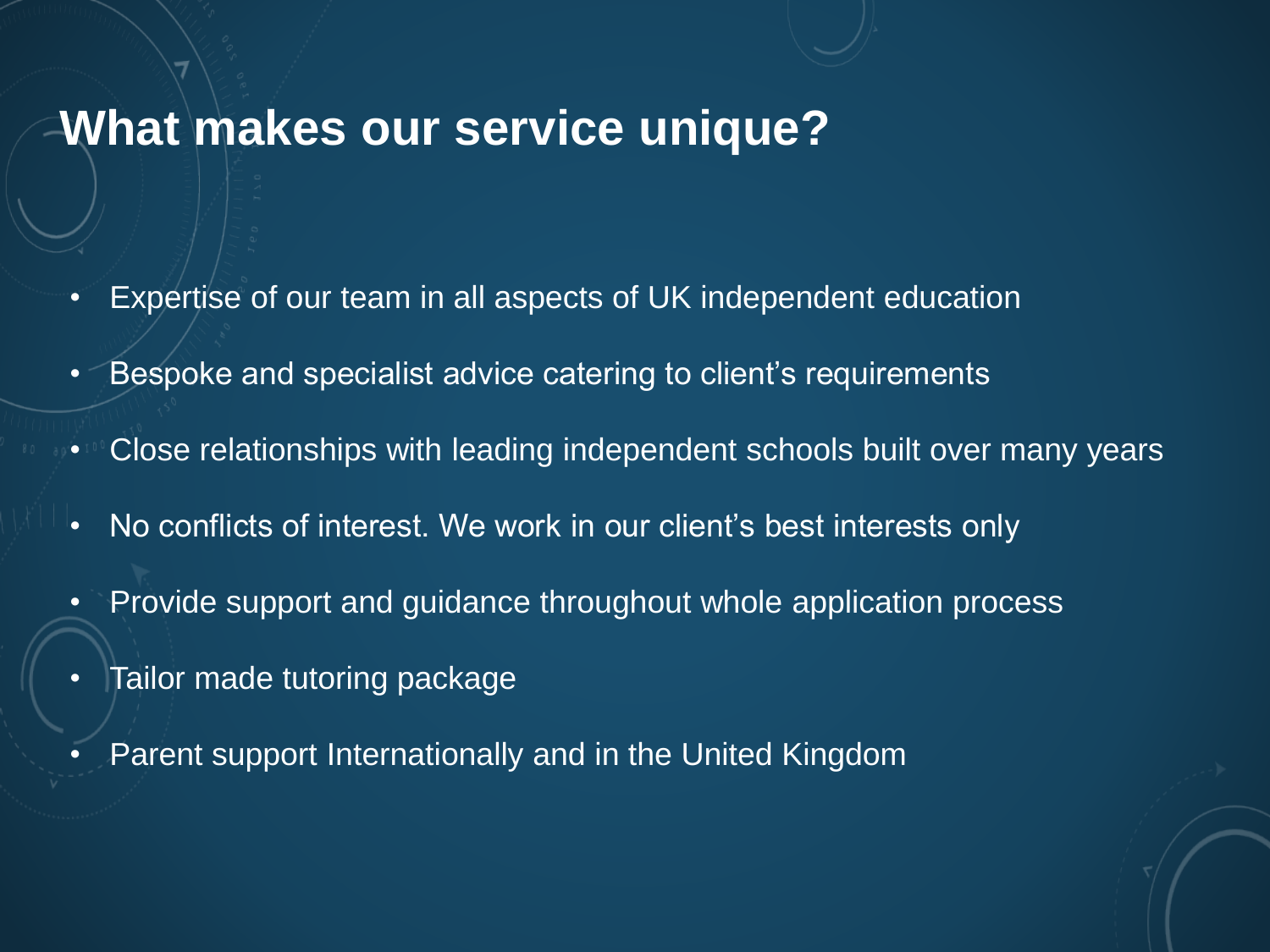### **Our Services**

# **Planning Package**

**Delivered via a pre-booked online meeting with our consultant, the package price is for one child and includes:**

• **Completion of the enquiry form by parent.**

• **Reviewing the child's school reports, assessments and enquiry form prior to the on-line meeting.**

• **During the first consultation, which usually lasts up to an hour,our consultant will give an overview of the UK education system as relevant to the child's age, transition and entry points, entry exam process, as well as discussing parents' individual school search criteria and verbally reviewing a range of school options which meet the brief.**

• **Summary report via email with list of school websitesfor parents to review.**

• **Follow-up consultation, to discuss parent queries as well as possible schools and agreea finalshort-listof schools tovisitand/or register for application.**

**The outcome of the package will be a short-list of schools which parents are happy that meet their individual requirements for their child so that they can proceed with registration andapplications.**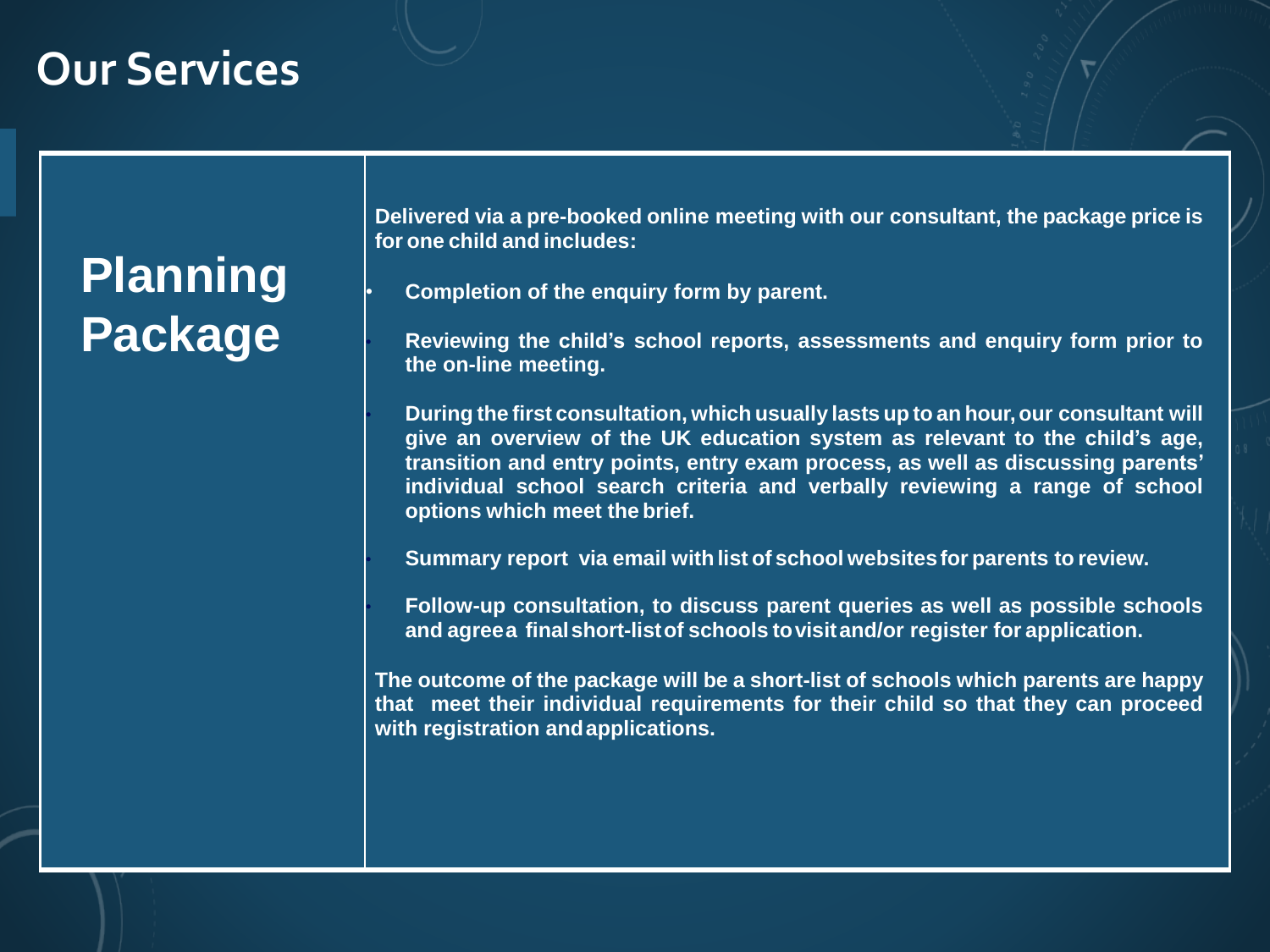## **Planning and Communication Package**

#### **Includes the PLANNING PACKAGE Plus:**

• **Whererelevant,carryingout anonlinetesttoassesschild's level of English using Password Testing**

• **Makingcalls to a short-list of up to four schools to check place availability,introducethefamilytotheschool and research their entryprocess**

• **Feedback this informationto parents via emails**

• **Book initial school visit appointments to up to four short- listed schools as partofparents'researchprocess.Thiswill include a tourof the school and meetingwithkey staff aswell as testing and interview if schools request**

• **Advise parents on registration process where applicable.**

• **Provide an itineraryof school visits withschoolcontact information anddirections**

• **Provide parents witha list ofsuggestedquestionstoaskon aschool visitand make suggestions as to how topreparethe child for thevisit**

• **Seek feedback fromschools followingschoolvisits.**

•

• **Discuss visitswithparents online. Agree an order of school preference and a timeline/process for proceeding with applications**

**Theoutcomeofthepackagewillbeuptofoursuitableschools for parents to proceed with their applications.**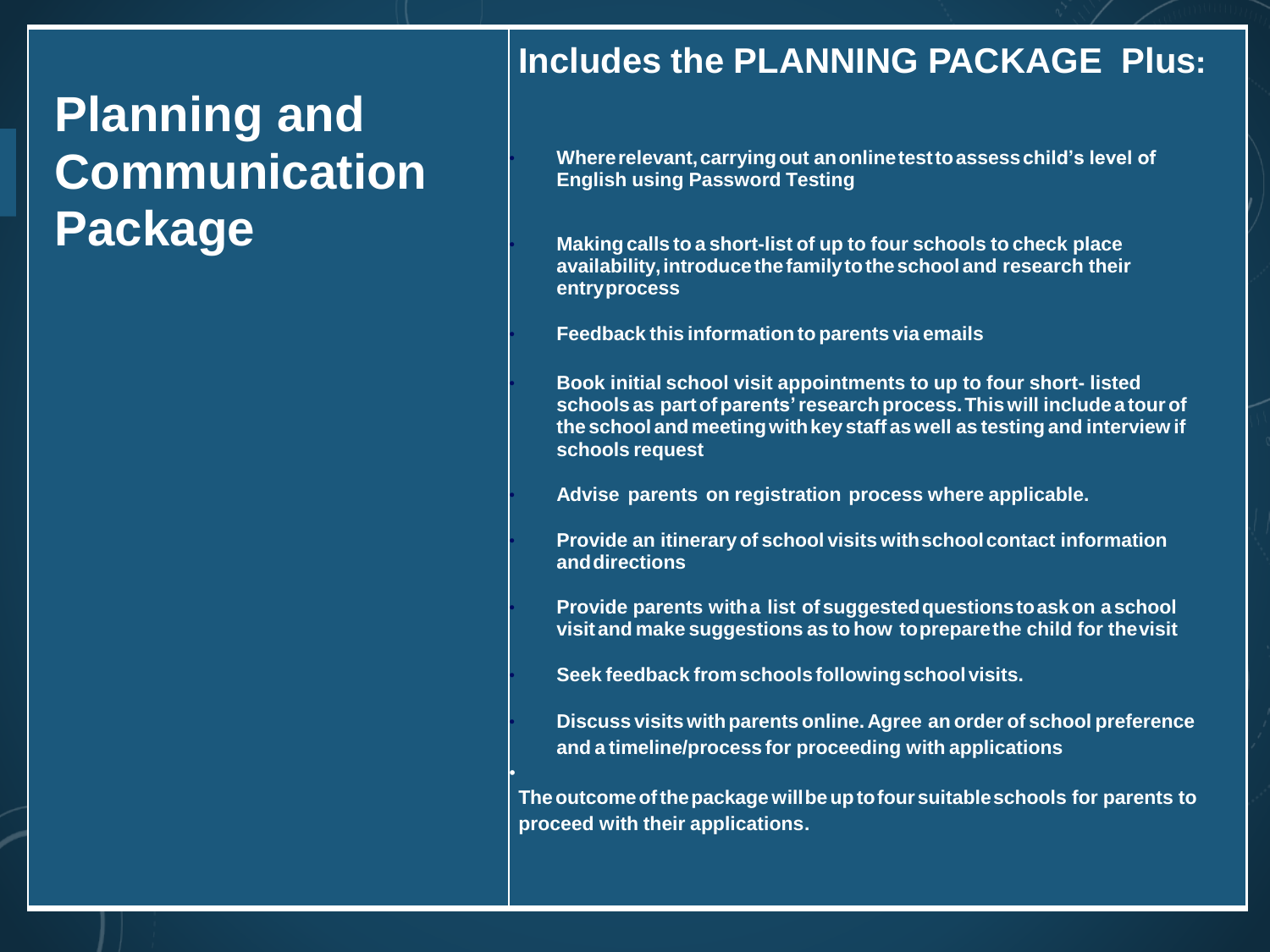### **Prestige Package**

**Includes the Planning and Communication Package Plus:**

• **Once the school short-list of up to four schools for application has been agreed, assist the parents with arranging follow-up assessments/taster days for the parents and child. Sometimes the assessment visit must be done on a different day to the initial parent visit/tour. However, we endeavour to combinetheseintoone visitwherepossible**

• **Where an assessment visit is not possible and the school of entryishappy todoso,arrangeforschoolentrytestspapersto besenttothechild'scurrent schoolora'trustedcountry-based representative'forinvigilation.Checking the papers return to the school formarking**

• **Up to 2 x 1-hour online sessions with the child to prepare them for interview, recommend sources of practice entry papers and advise child on suitable revision for exams. Email feedback toparents**

• **Liaising with schools and relaying assessment results to the parents. Assisting parent in making the final school decision.**

• **Assisting parents with the completion of place acceptance forms and returning to schools. (All school registration fees and deposits are payablebyparentsas anadditionalcost)**

• **Booking taxis to and from school visit appointments from parents' hotels (Costs to be met by parents)**

• **Recommending hotels close to schools**

• **Introduction to a Guardianship Company if required**

**TheOutcomeof thepackagewillbeanofferofaplacefromat least one school, then supporting parents with the acceptance process.**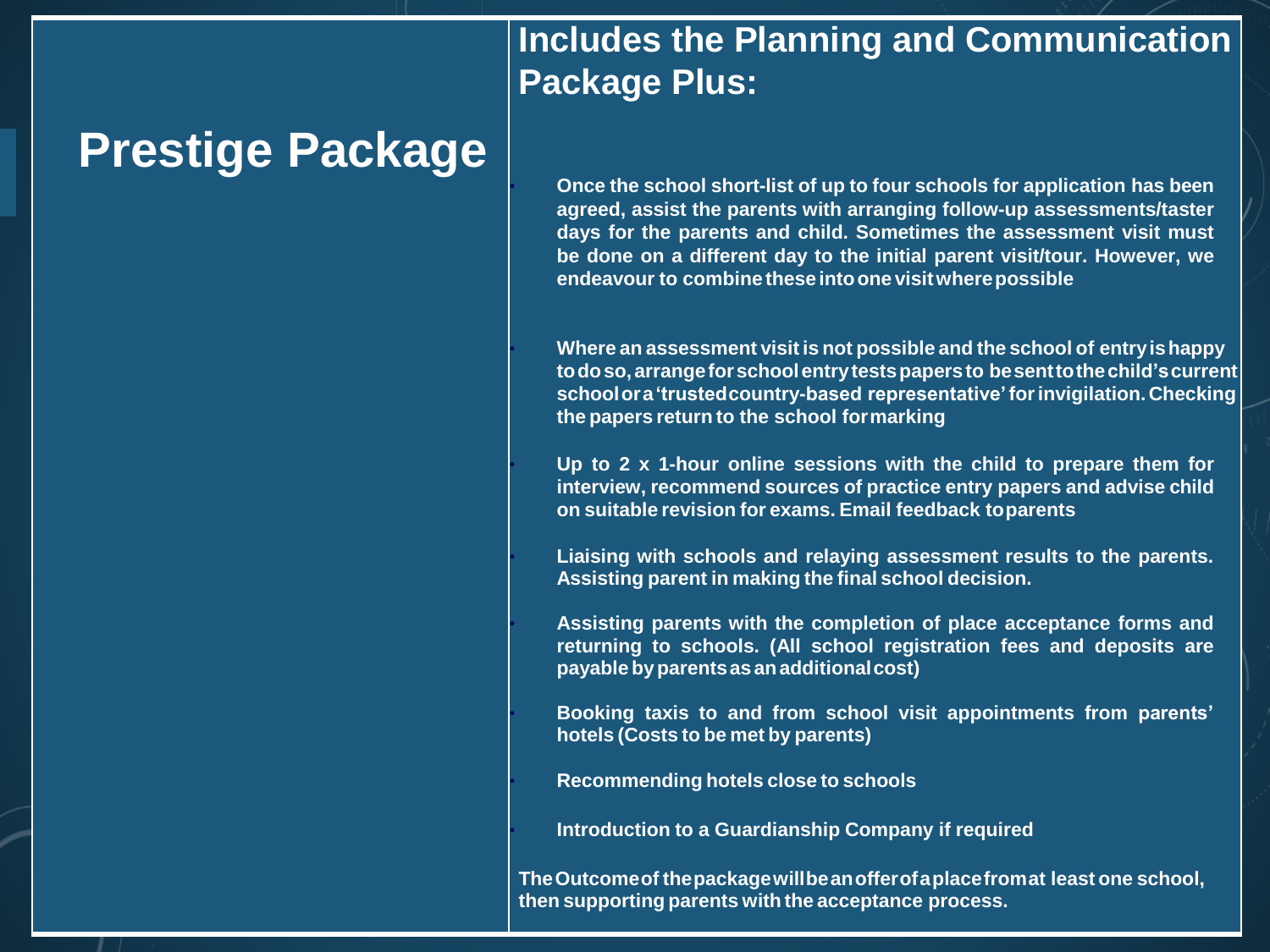#### **Preparingfor11+or13+ entry interviews**

**Three x 1 hour interview preparation sessions with our consultant, involving planning worksheets and exercises as well as question/answer practice. The third session involves a mock interview session with comprehensive feedback.**

**The objective of the interview preparation sessions is to helpyour child to:**

• **Understand their own key abilities/strengths as well as talk about their interests and hobbies via examples prepared in advance**

• **Understandthetypical interviewformatandwhattoexpect.**

• **Practise answering typical questions via wellthought out and confident responses**

• **Learn how to effectively use body language**

• **Learnhowtoeffectivelytalkaboutthemselvesinthe interview process**

• **Buildconfidencewithhandlingrandom/difficult questionsand situations at interview**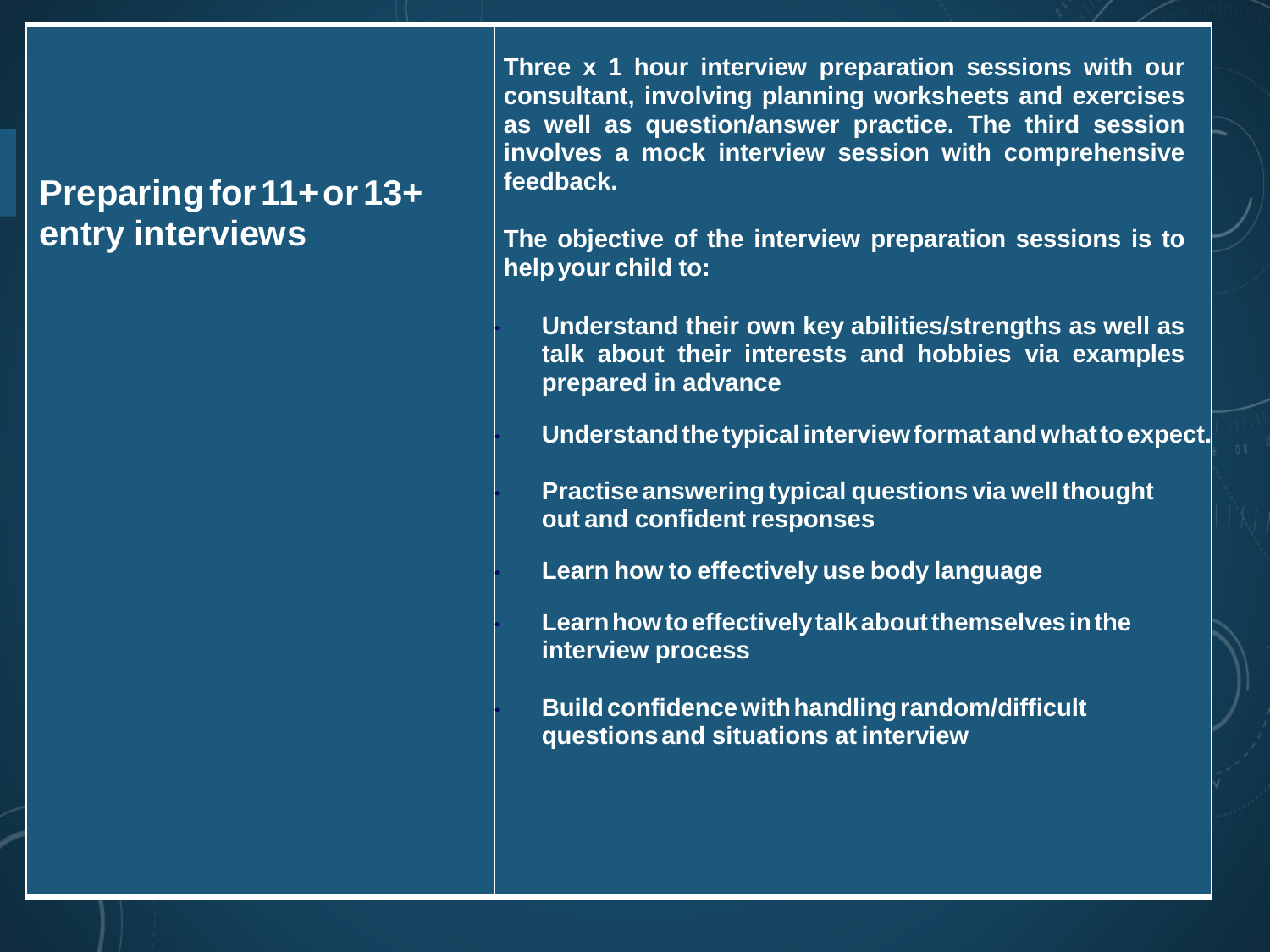#### **School Visit Accompaniment**

**Fees include consultant travel expenses and time.**

• **Consultant school visit accompaniment on a school by school basis as required**

**Tutor Fee**

**Price on application dependent on number of lessons required**

• **Sourcing the right teacher to meet child's individual needs** • **Providing an estimate of tutorfees that will be payable** • **Briefing tutor on child's needs and objectives**